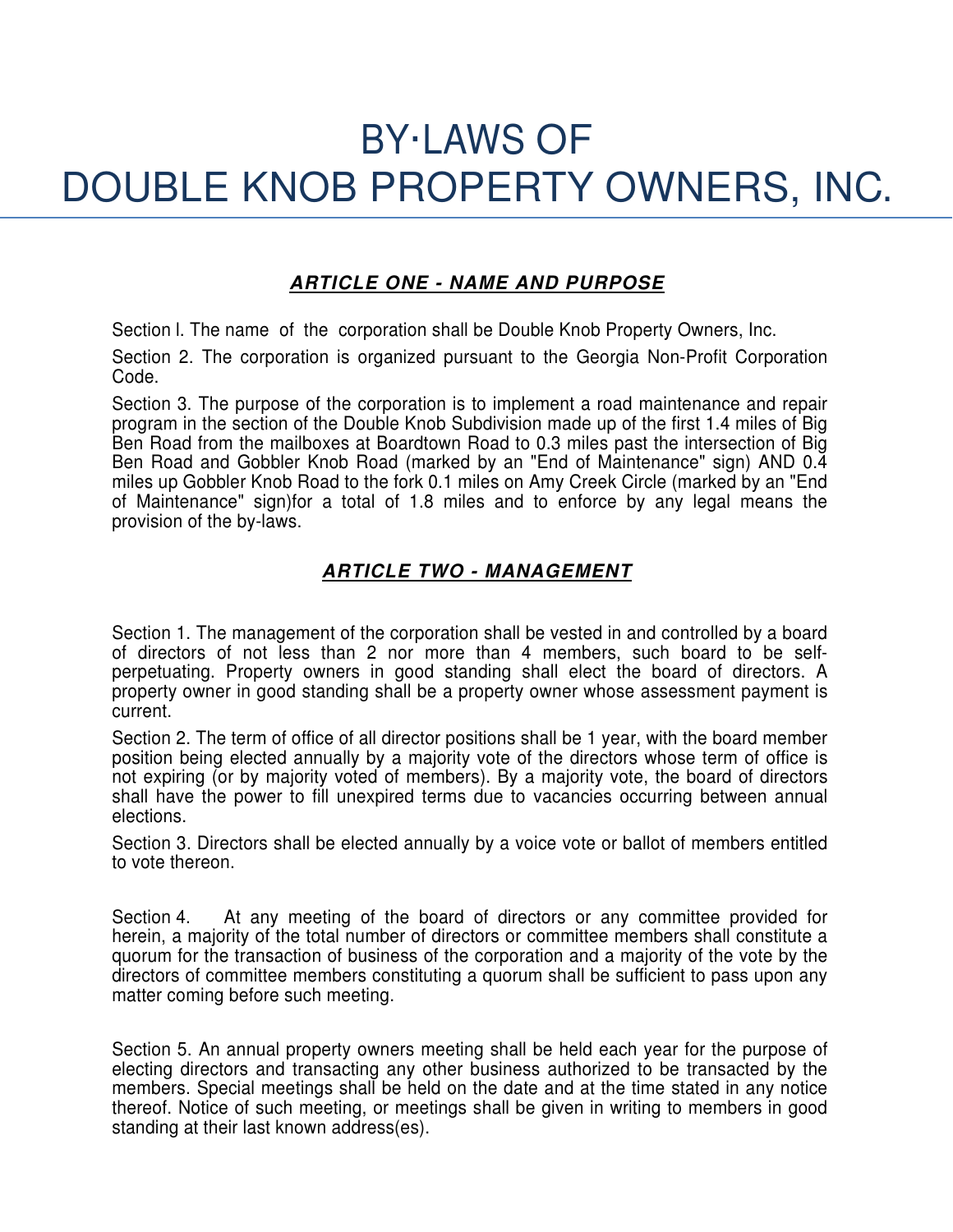## **ARTICLE THREE - DUTIES OF OFFICERS**

Section I. The President shall preside at all meetings of the Board of Directors and the members. The President shall sign all contracts approved by the Board of Directors and shall perform all duties incident to the office, or as may be delegated from time to time by the Board of Directors.

Section 2. The Vice President shall perform all of the duties of the President in his or her absence and such other duties as may be required from time to time by the Board of Directors.

Section 3. The Secretary shall issue notice of all Board of Directors' meetings and all meetings of the members and shall attend and keep the minutes of the same. The Secretary shall have charge of all of the Corporation's books, records, and papers, except those kept by the Treasurer.

Section 4. The Treasurer shall have the following duties and responsibilities:

- a) Custody of the Corporation's funds
- b) Keeping full and accurate accounts of receipts and disbursements in books belonging to the Corporation
- c) Depositing all monies in the name of and to the credit of the Corporation in a depository designated by the Board of Directors
- d) Disbursing the funds of the Corporation as may be ordered by the Board of **Directors**
- e) Rendering to the Board of Directors vouchers for disbursements and an account of all transactions to be presented at the regular meetings of the Board of Directors or whenever they may require it
- f) Regularly reporting on the status of collection of assessments from property owners and all delinquencies to the Board of Directors.

### **ARTICLE FOUR - COMMITTEES**

Section 1. The Board of Directors shall, in its discretion, appoint members to standing and special committees for the Corporation.

Section 2. The standing committees shall be as follows:

a) Assessment Committee. The Assessment Committee shall notify each lot owner in the Double Knob Subdivision that a property owners' association has been established for the purpose to provide for the upkeep and repair of the roads in the subdivision to pay for the same through the imposition of assessments in an amount to be determined by the corporation's road committee as approved by the corporation, which amount shall be used solely for the repair and maintenance of subdivision roads. The said notice shall contain the amount of the assessment(s) for each property owner together with the date payment of each assessment is due and the date that each assessment is past due; and shall include notice that in the event of failure to pay such assessment, the association will bring an action against the delinquent owner for the unpaid assessment plus the costs and attorneys fees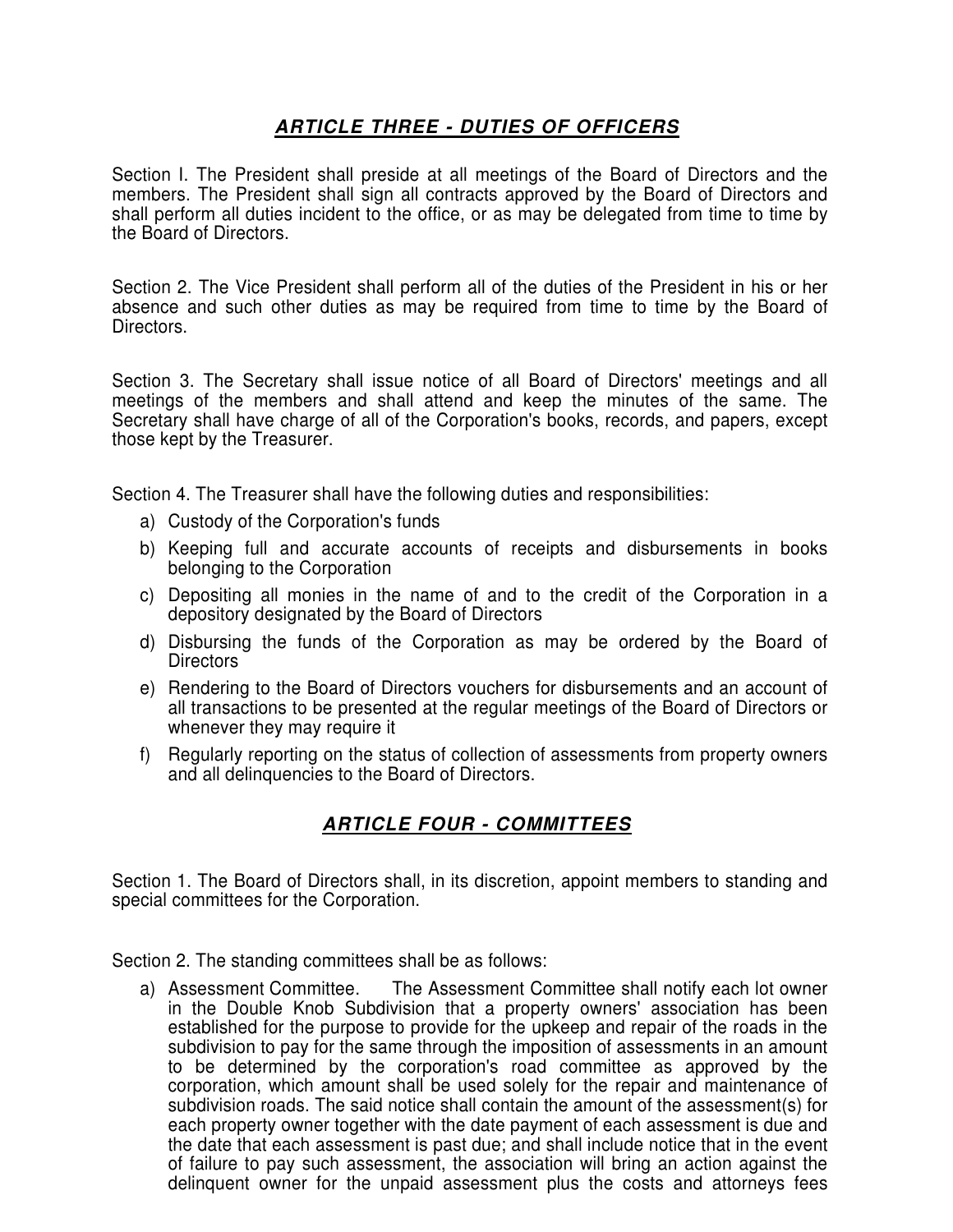incurred to collect the-same, plus interest, and if allowable, record a lien against the owner's lot. The Assessment Committee shall also recommend legal remedies against delinquent owners and shall pursue the same when such course of action is approved by the Board of Directors,

- b) Road Committee. The Road Committee shall inspect the condition of the subdivision roads (as stated in Article One, Section 3), determine the necessary repairs and maintenance to be implemented, and the costs thereof, and submit a written report of their recommendations to the Board of Directors for approval. The Board of Directors may permit the Road Committee to negotiate the terms and conditions of any contracts for implementation of the repairs and maintenance for subdivision roads and to oversee the same, subject to final approval of any contract by the Board of Directors.
- c) Additional committees. The. Board of Directors shall have discretion to establish additional standing committees as it deems necessary.

### **ARTICLE FIVE - MEMBERSHIP**

Section 1 Any property owner who pays his or her assessment pursuant to any all requests for payment and notices as described in Article Four, Section 2 (a) shall be a member in good standing and entitled to one vote for each lot on which an assessment and payment is made. Property owners who are delinquent in paying assessments shall not be entitled to a vote until any and all delinquent assessment payments are made to the Treasurer of the Corporation.

Section 2. Non-property owners may become voting members at the discretion of the Board of Directors by making application for membership and payment of a periodic assessment as determined by the Assessment Committee.

### **ARTICLE SIX - AMENDMENTS**

These by-laws may be amended or modified by the affirmative vote or written consent of two-thirds of the members of the Board of Directors.

#### **ARTICLE SEVEN**

The fiscal year of the corporation shall begin on the first of November each year and end on the last day of October of each year.

### **ARTICLE EIGHT**

The corporation shall be authorized to indemnify, to the fullest extent and under the circumstances allowed by law by any legally permissible arrangement all members of the Board of Directors.